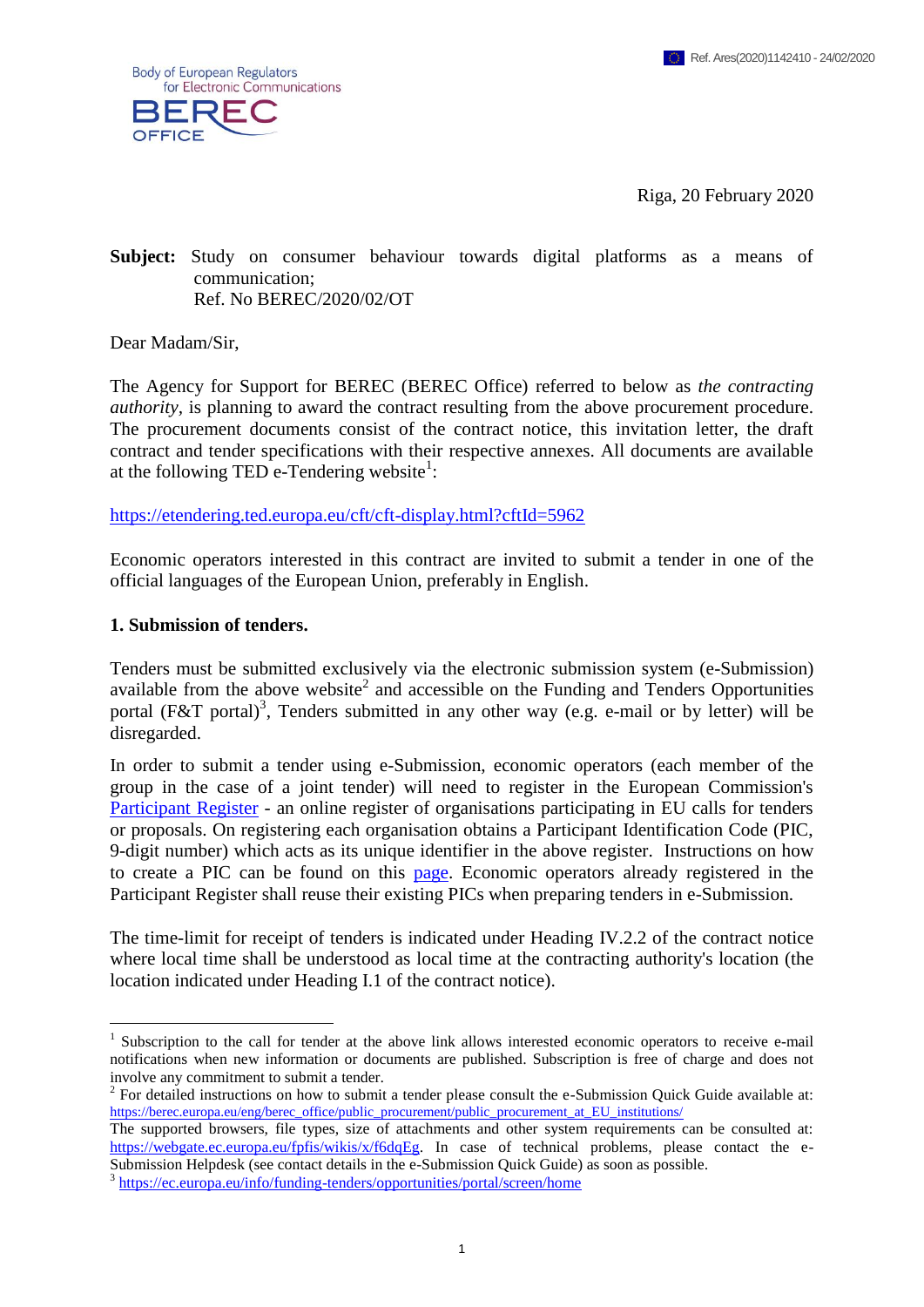

A tender received after the time-limit for receipt of tenders will be rejected. The submission receipt provided by e-Submission with the official date and time of receipt of the submission  $($ timestamp $)$  constitutes proof of compliance with the time-limit for receipt of tenders<sup>4</sup>.

Tenderers must ensure that their submitted tenders contain all the information and documents required by the contracting authority at the time of submission as set out in the procurement documents.

The following documents shall be dated and signed, either by hand or by applying a qualified or an advanced electronic signature based on a qualified certificate, by an authorised representative of the signatory:

- Declaration(s) on Honour on exclusion and selection criteria (template available in the tender specifications).
- The submission report (a document generated by e-Submission and listing all the documents included in the tender, to be signed by the tenderer or the group leader in case of a joint tender).

When the Declaration(s) on Honour and/or the submission report are signed by hand, a scanned copy must be attached to the tender in e-Submission. The hand-signed originals must be sent by letter only upon request of the contracting authority and within the deadline specified in its request. Only the originals of the Declaration on Honour and the submission report can be requested to be sent by letter, not other documents.

After submitting a tender, but before the deadline for receipt of tenders, a tenderer may definitively withdraw its tender<sup>5</sup>, or withdraw it and replace it with a new one<sup>6</sup>. A withdrawal receipt will be provided by e-Submission as proof of withdrawal.

All costs incurred for the preparation and submission of tenders are to be borne by the tenderers and will not be reimbursed.

# **2. Legal effects of the invitation to tender and submission of a tender.**

 $\overline{a}$ 

This invitation to tender is in no way binding on the contracting authority. The contracting authority's contractual obligation commences only when the contract with the successful tenderer is signed by both parties.

<sup>&</sup>lt;sup>4</sup> If no submission receipt is received in reasonable time after submission, please contact the e-Submission Helpdesk (see contact details in the above referred e-Submission Quick Guide) as soon as possible.

 $5$  A submitted tender can be withdrawn directly in the "Procurement/My Submission(s)" area in the F&T Portal. For detailed instructions on how to withdraw a tender please consult the above referred e-Submission Quick Guide.

 $6$  To submit a new version, the tenderer must create a new tender in e-Submission and include all the information and documents required in the procurement documents with the submission of a tender, even if some of them have already been included in the replaced tender.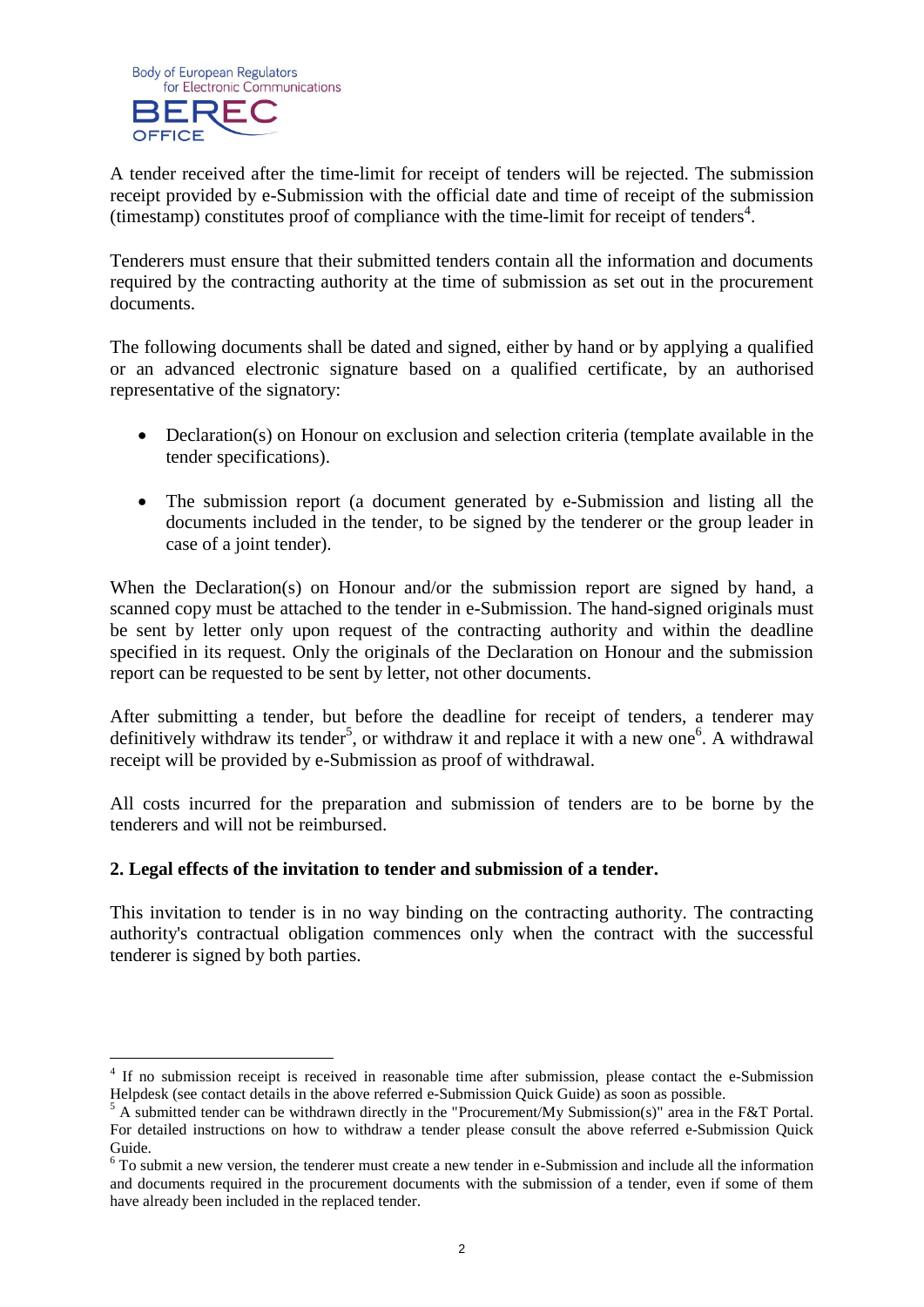

Up to the signature of the contract the contracting authority may cancel the procurement procedure without tenderers being entitled to claim any compensation. Any such decision must be substantiated and tenderers notified.

The validity period of the tender, during which tenderers may not modify the terms of their tenders in any respect, is indicated under Heading IV.2.6 of the contract notice.

Submission of a tender implies acceptance of all the terms and conditions set out in the procurement documents and, where appropriate, waiver of the tenderer's own general or specific terms and conditions. The submitted tender is binding on the tenderer to whom the contract is awarded for the duration of the contract.

### **3. Contacts during the procurement procedure.**

Contacts between the contracting authority and tenderers are prohibited throughout the procedure save in exceptional circumstances and under the following conditions only:

3.1 Submission phase (before the time-limit for receipt of tenders)

Upon request, the contracting authority may provide additional information solely for the purpose of clarifying the procurement documents.

Any request for additional information must be made in writing only through the above TED e-Tendering website in the "Questions & answers" tab, by clicking "Create a question" (registration on TED e-Tendering is required to be able to create and submit a question).

The contracting authority is not bound to reply to requests for additional information received less than six working<sup>7</sup> days before the time-limit for receipt of tenders.

The contracting authority may, on its own initiative, inform interested parties of any error, inaccuracy, omission or any other type of clerical error in the text of the procurement documents.

Any additional information will be published on the above TED e-Tendering website. The website will be updated regularly and it is the economic operator's responsibility to check for up[d](#page-0-0)ates and modifications during the submission period<sup>1</sup>.

### 3.2 Opening of tenders

 $\overline{a}$ 

Tenders will be opened in public at the time and place indicated under Heading IV.2.7 of the contract notice. A maximum of two representatives per tender may attend the opening session. For organisational and security reasons the tenderer must provide the full name, date of birth, nationality and ID or passport number of the representatives<sup>8</sup> at least two working

 $7$  Working days at the contracting authority's location indicated under Heading I.1 of the contract notice.

<sup>&</sup>lt;sup>8</sup> This data is necessary to ensure access to Commission buildings. Details concerning the processing of personal data for visitors to the European Commission are available in the privacy statement at: [https://ec.europa.eu/info/files/data-protection-notice-visitors-european-commission\\_en.](https://ec.europa.eu/info/files/data-protection-notice-visitors-european-commission_en)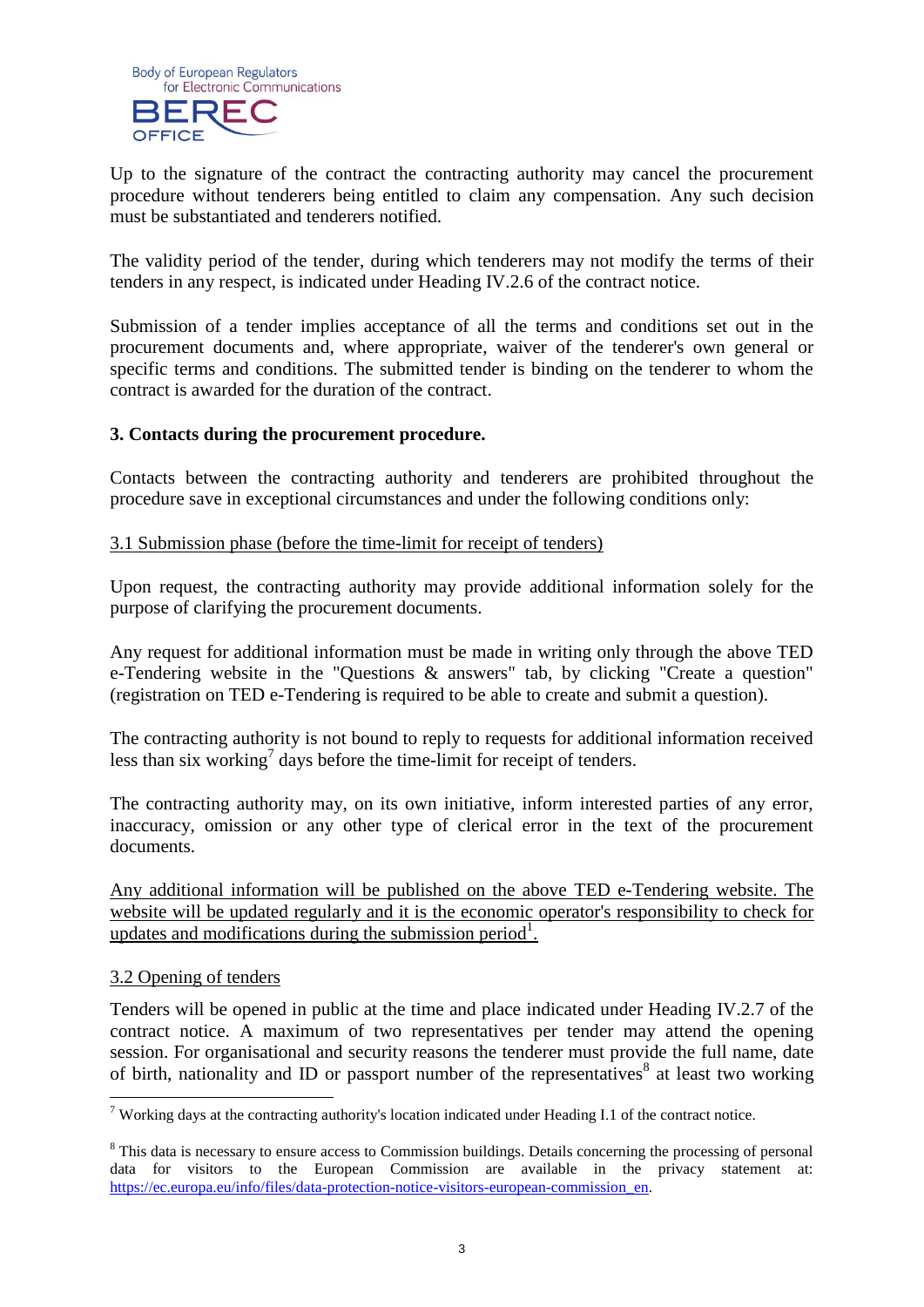

days in advance to: **procurement@berec.europa.eu**. The representatives will be required to present the submission receipt generated by e-Submission and to sign an attendance sheet. The contracting authority reserves the right to refuse access to its premises if the above information or the submission receipt are not provided as required.

The public part of the opening session will be strictly limited to the following aspects:

- verification that each tender has been submitted in accordance with the submission requirements of the call for tender;

- announcement of the tenders received: the names of the tenderers (all members in the case of a joint tender) will be announced;

Tenderers not present at the opening session may send an information request to [procurement@berec.europa.eu](mailto:procurement@berec.europa.eu) if they wish to be provided with the information announced during the public opening.

Once the contracting authority has opened the tenders, they shall become its property and will be treated confidentially.

### 3.3 Evaluation phase (after the opening of tenders)

Except in duly justified cases, tenderers who have failed to submit evidence or to make statements as required in the procurement documents, shall be contacted by the contracting authority to provide the missing information or clarify supporting documents.

The contracting authority may correct obvious clerical errors in the tender after confirmation of the correction by the tenderer.

Such information, clarification or confirmation shall not substantially change the tender.

### 3.4 Award phase

Tenderers will be notified of the outcome of this procurement procedure by e-mail. The notification will be sent to the e-mail address provided in the e-Submission application for the tenderer (group leader in case of a joint tender) under the section *Contact Info*. The same email address will be used by the contracting authority for all other communications with the tenderer. It is the tenderer's responsibility to provide a valid e-mail address and to check it regularly.

### **4. Data protection.**

 $\overline{a}$ 

If processing a reply to the invitation to tender involves the recording and processing of personal data (such as name, address and CV), such data will be processed pursuant to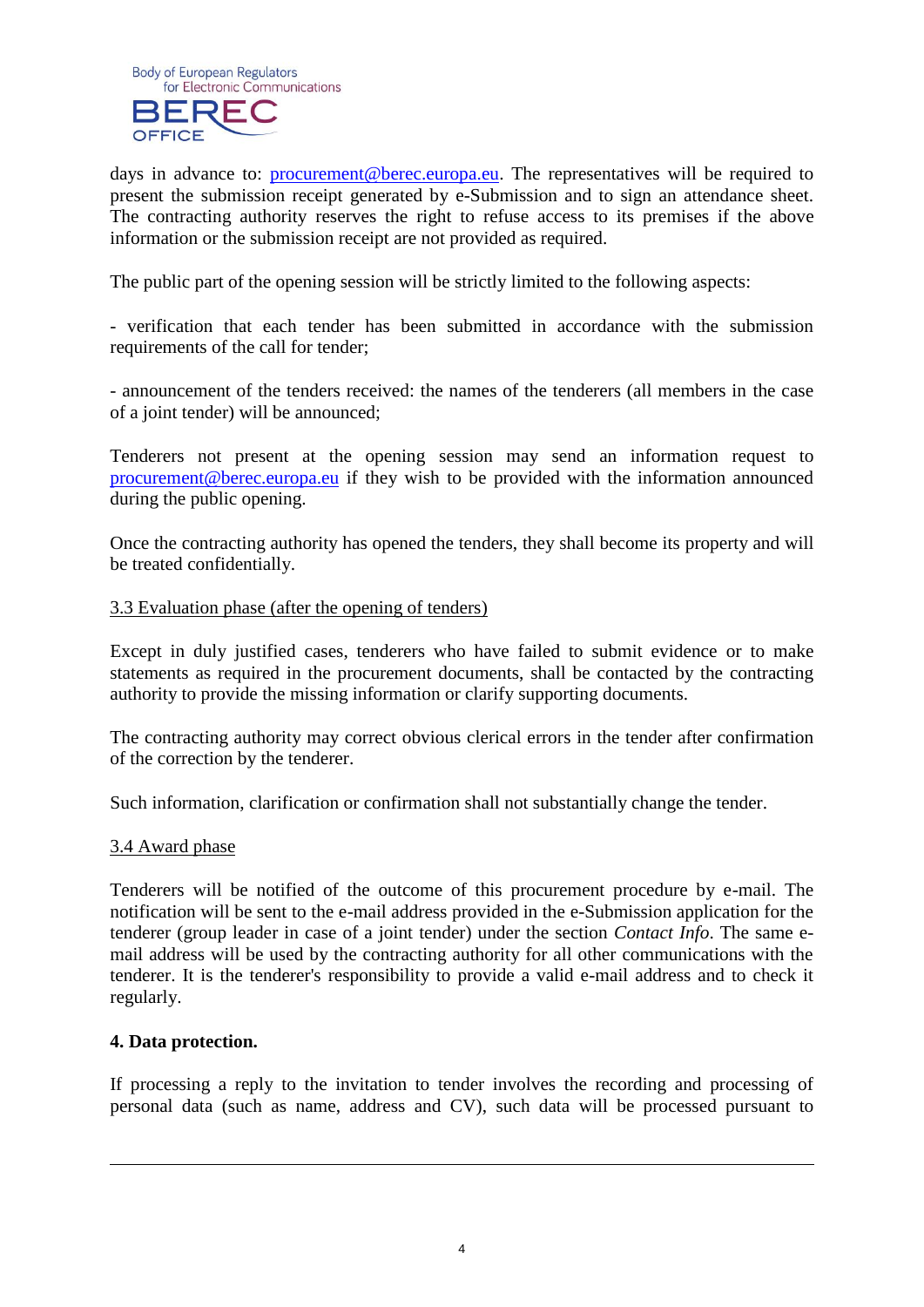

Regulation (EU)  $2018/1725^9$  of 23 October 2018 on the protection of natural persons with regard to the processing of personal data by the Union institutions, bodies, offices and agencies and on the free movement of such data, and repealing Regulation (EC) No 45/2001 and Decision No 1247/2002/EC. Unless indicated otherwise, any personal data will be processed solely for evaluation purposes under the call for tender by the BEREC Office. Details concerning the processing of personal data are available in the privacy statement at: [https://berec.europa.eu/eng/berec\\_office/public\\_procurement/1657-privacy-statement-for](https://berec.europa.eu/eng/berec_office/public_procurement/1657-privacy-statement-for-public-procurement-procedures)[public-procurement-procedures.](https://berec.europa.eu/eng/berec_office/public_procurement/1657-privacy-statement-for-public-procurement-procedures)

The tenderer's personal data may be registered in the Early Detection and Exclusion System (EDES) if the tenderer is in one of the situations mentioned in Article 136 of the Financial Regulation<sup>10</sup>. For more information, see the privacy statement: [http://ec.europa.eu/budget/explained/management/protecting/protect\\_en.cfm.](http://ec.europa.eu/budget/explained/management/protecting/protect_en.cfm)

### **5. Means of redress.**

Tenderers may submit any observations concerning the procurement procedure to the contracting authority using the contact details under Heading I.1 of the contract notice. If tenderers believe that there is maladministration, they may lodge a complaint to the European Ombudsman within two years of the date from which they become aware of the facts which form the basis for the complaint (see [https://www.ombudsman.europa.eu\)](https://www.ombudsman.europa.eu/).

Within two months of notification of the outcome of the procedure (*award decision*), tenderers may launch an action for its annulment. Any request tenderers may make and any reply from the contracting authority, or any complaint for maladministration, will have neither the purpose nor the effect of suspending the time-limit for launching an action for annulment nor open a new period for launching an action for annulment. The body responsible for hearing annulment procedures is indicated under Heading VI.4.1 of the contract notice.

Yours faithfully,

László Ignéczi

Director

 $\overline{a}$ 

*(e-signed)*

<sup>9</sup> OJ L 295, 21.11.2018, p. 39

<sup>&</sup>lt;sup>10</sup> Regulation (EU, Euratom) 2018/1046 of the European Parliament and of the Council of 18 July 2018 on the financial rules applicable to the general budget of the Union, amending Regulations (EU) No 1296/2013, (EU) No 1301/2013, (EU) No 1303/2013, (EU) No 1304/2013, (EU) No 1309/2013, (EU) No 1316/2013, (EU) No 223/2014, (EU) No 283/2014, and Decision No 541/2014/EU and repealing Regulation (EU, Euratom) No 966/2012 (OJ L 193 of 30.07.2018, p.1).